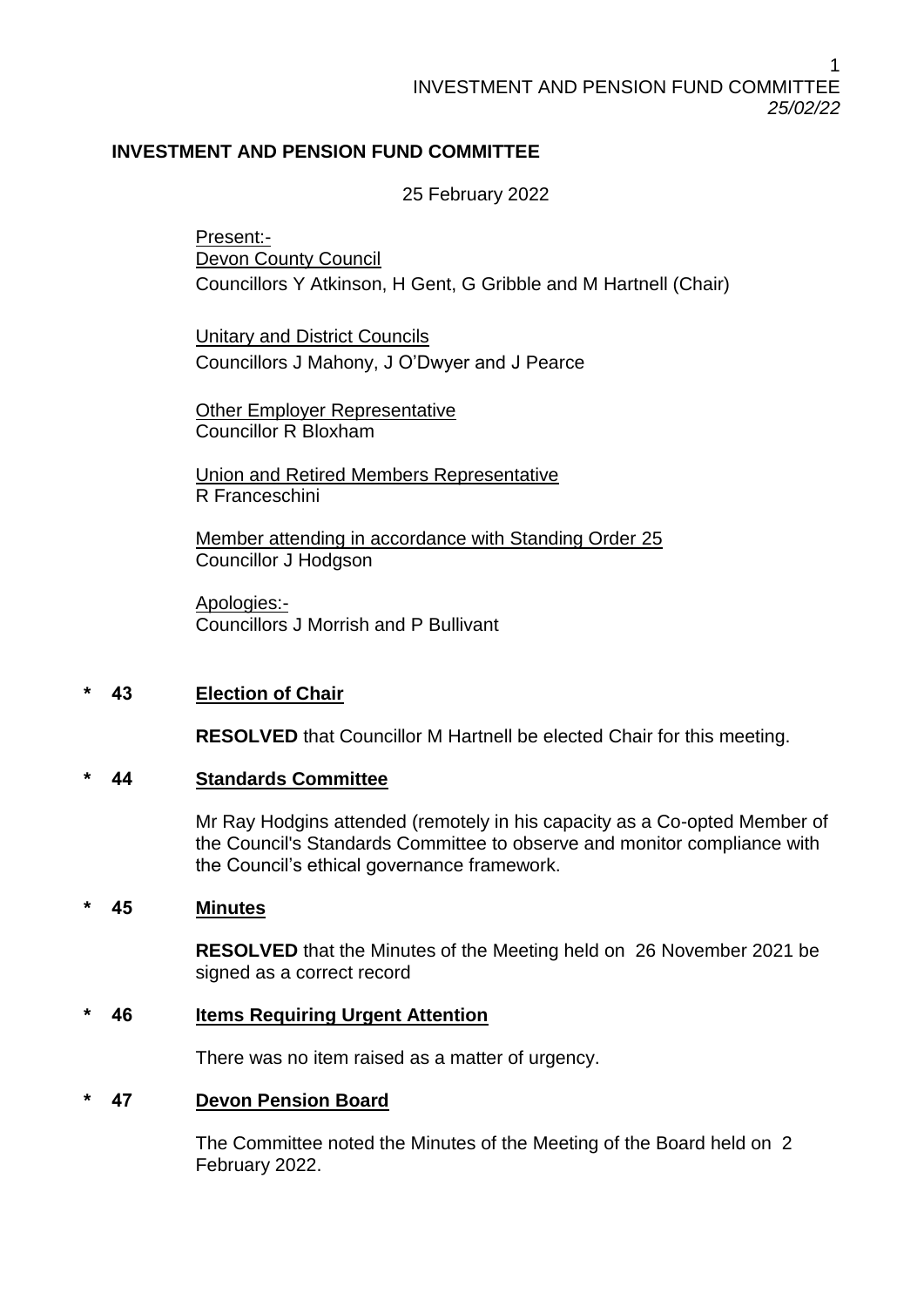2 INVESTMENT AND PENSION FUND COMMITTEE 25/02/22

### **\* 48 Brunel Oversight Board**

Arising on Minute 9 (2 December 2021) Members requested that information on what Brunel expected from COP 26 was shared. Officers reported that more guidance from Government on what was expected from the LGPS was due in the Summer and this would be shared with the Committee when available.

The Committee noted the Minutes of meetings of the Board held on 2 December 2021 and 27 January 2022.

### **\* 49 Investment Management Report**

(Councillor J Hodgson attended in accordance with Standing Order 25 and spoke to this item in regard to engagement activity in particular in relation to fossil fuel companies, the rate of change and need for urgency).

The Committee considered the Report of the Director of Finance (DF/f22/23) on the Fund value and asset allocation, performance against the benchmark, funding level, budget forecast 2021/22, cash management, and voting engagement activity.

The value of the Fund at 31 December 2021 stood at £5,585.7 million, an increase of around £214 m over the last quarter and £520 m over the year to date. Members' discussion points with Officers included:

- the significant improvements being made in regard to the CO2 footprint across Fund equities;
- the impact on the Fund following the economic sanctions on Russia in regard to the Ukraine situation noting that most investment in Russia related to emerging markets under passive management and Officers agreed that they would consider reference to this within the Risk Register; and
- the transition of UK passive equities to the Climate Transition portfolio launched by Brunel at the beginning of February.

It was **MOVED** by Councillor M Hartnell, **SECONDED** by Councillor G Gribble and

### **RESOLVED**

(a) that the Investment Management Report be noted; and

(b) that compliance with the 2021-22 Treasury Management Strategy be noted.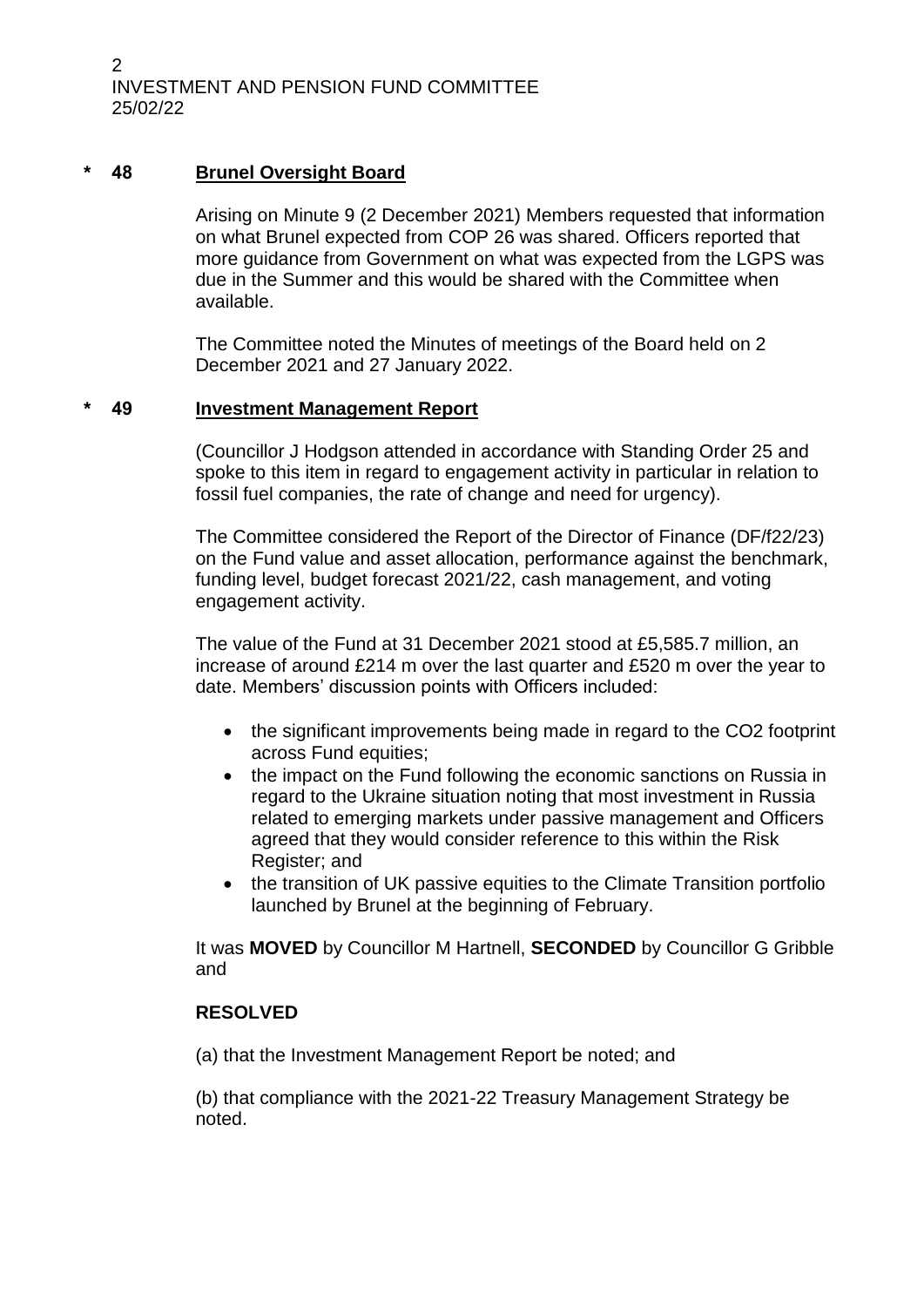### **\* 50 Treasury Management Strategy 2022/23**

(Councillor J Hodgson attended in accordance with Standing Order 25 and spoke to this item and referred to the need to extend the proposed strategy to include reference to climate change, non-aggression policies and consultation with Scheme members).

The Committee considered the Report of the Director of Finance (DF/22/23) on a revised Treasury Management Policy Statement together with a revised statement of 'Treasury Management Practices' (TMPs) agreed by the County Council at its meeting on 17 September 2022 along with the Council's budget. These overarching policies were submitted for adoption by this Committee (as set out at Appendix 1 of the Report).

The Report also outlined a proposed treasury strategy for the management of the Fund's cash allocation and plans to be followed in the coming year (as detailed in Appendix 11 of the Report), for consideration by the Committee as required by the proposed policy.

Members discussed with Officers the appropriate level of the Fund's cash liquidity (set at 1 %).

It was **MOVED** by Councillor Y Atkinson, **SECONDED** by Councillor R Bloxham and

# **RESOLVED**

(a) that the revised Devon County Council Treasury Management Policy and Practices be adopted as the overarching framework for the treasury management of the Pension Fund's cash allocation; and

(b) that the Treasury Management Strategy for 2022/23 as set out in Appendix 2 be adopted.

#### **\* 51 Section 13 Report on the Actuarial Valuation**

The Committee noted the Report of the Director of Finance (DF/22/24) on the outcome of a "Section 13" review of the 2019 Triennial Valuation which had been conducted by the Government Actuary's Department (GAD) and which had been published in December 2021. The Report outlined the GAD findings and recommendations for the national Scheme Advisory Board.

The Fund Actuary would need to ensure that the contribution rates set by the 2022 Triennial Valuation would be sufficient to ensure no concerns from GAD. This meant that the Actuary would need to adopt a reasonable level of prudence and ensure that the recovery period continued to reduce.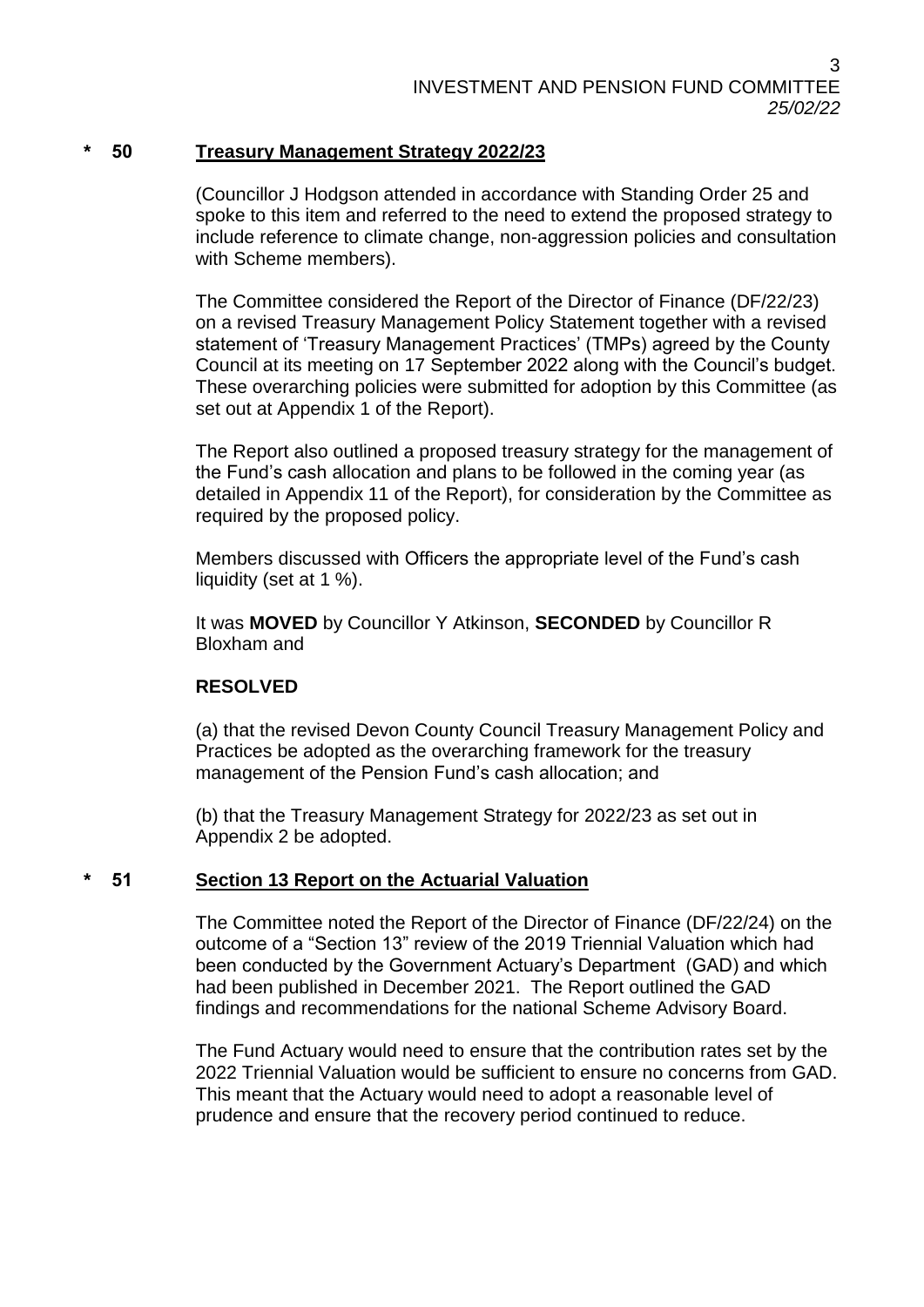```
4
INVESTMENT AND PENSION FUND COMMITTEE
25/02/22
```
# **\* 52 Local Government Pension Scheme Update**

(Councillor J Hodgson attended in accordance with Standing Order 25 and spoke to this item in support of the proposals for local investment).

The Committee noted the Report of the Director of Finance (DF/22/28) on an update on the latest developments affecting the Local Government Pension Scheme. This covered protection against pension 'scams' and new restrictions on transfer payments.

The Report also referred to a Department for Levelling Up, Housing and Communities White paper on Levelling Up the United Kingdom. Within the White Paper, the Government had set out its intention for LGPS funds, working with the LGPS asset pools, to publish plans for "increasing local investment", including setting an ambition of up to 5% of assets invested in projects which supported local areas.

It was officers' understanding that by "local", the Government had meant in the UK, not necessarily the local area, as opposed to overseas investment. As part of the pooling agenda, one of the Government's objectives was to encourage LGPS funds to invest more in infrastructure.

It was expected that further details would emerge with an expected summer consultation which would be reported to the Committee.

Members' discussion points with Officers included their welcome of the proposed anti- scam measures; and the need for proper investment evaluation of any local infrastructure proposals promoted by Government and potential for social housing investment.

# **\* 53 Private Markets Allocations**

(Councillor J Hodgson attended in accordance with Standing Order 25 and spoke to this item in regard the level of private funding).

The Committee considered the Report of the Director of Finance (DF/22/25) on private markets investments not traded on a public exchange or market including infrastructure investments; private debt and property investments.

The strategic investment review undertaken by Mercer investment consultants was subject to a separate report on the agenda for this meeting (Minute \*58 refers) which recommended target allocations for each of the above.

Member discussion points with officers included the commitment to renewable energy infrastructure across a range of opportunities; and the normal Brunel 2-year investment cycle period in making allocations.

It was **MOVED** by Councillor R Bloxham; **SECONDED** by Councillor H Gent and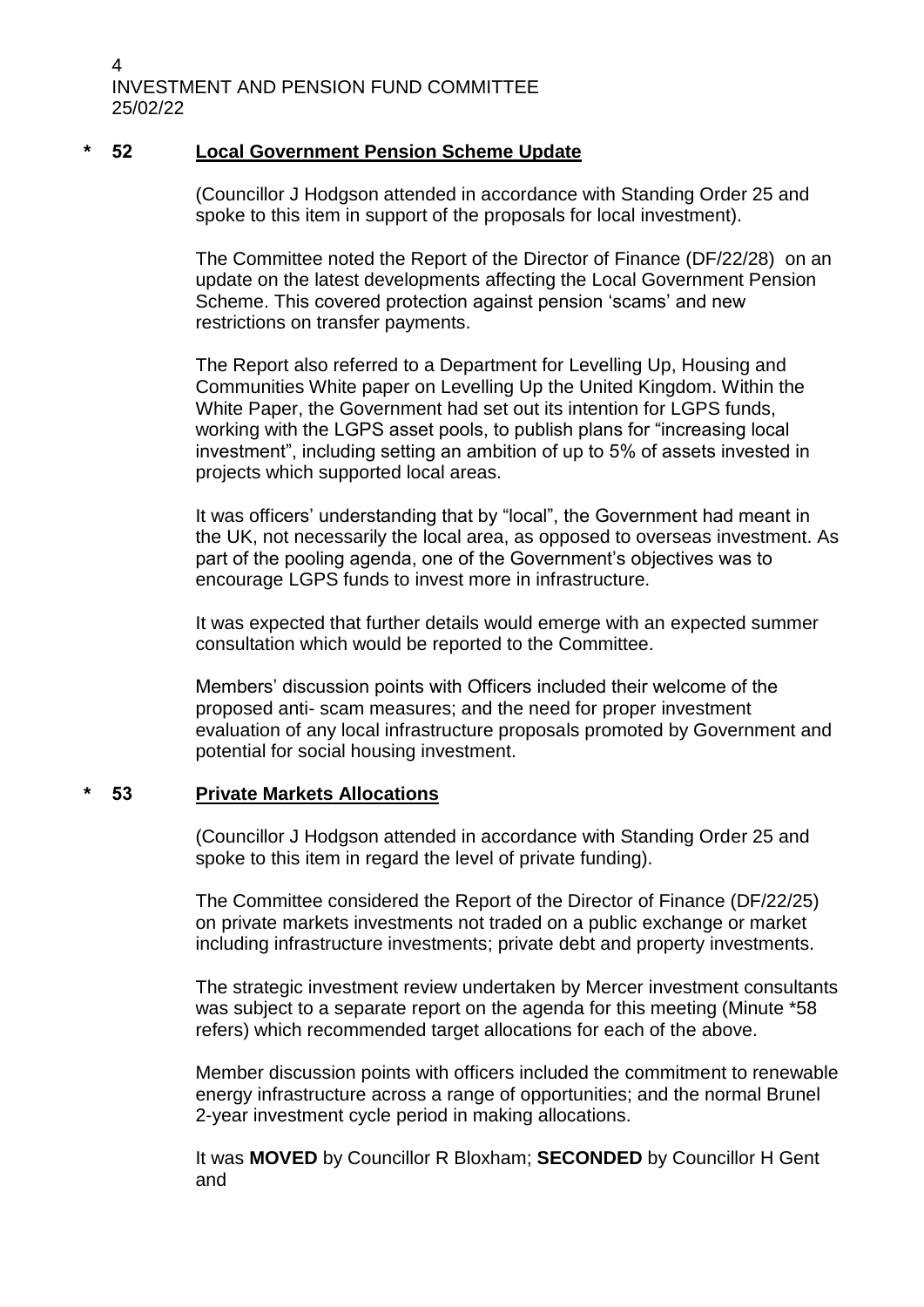# **RESOLVED**

(a) that the following commitment to Brunel's private markets cycle be approved:

(i) £100 million to the Brunel Infrastructure Portfolio;

(ii) £180 million to the Brunel Private Debt Portfolio; and

(iii) £150 million to the Brunel Private Equity Portfolio;

(b) that the Property allocation be maintained at the target weight, with additional sums allocated as required.

# **\* 54 Employer Changes**

The Committee noted new approved admitted bodies and academy conversions and changes made since the last meeting of the Committee, as follows:

(a) New admitted bodies

- Haywoods School (LA School DCC) retendered their catering services
- with Fresha the successful bidder. They took on the contract from 1 September 2021.
- Thinking Schools Academy Trust outsourced their catering services from 1 September to Compass Contract Services Ltd.
- Torbay Council set up an arms-length company from 1 November 2021 called Torbay Education Limited.

(b) New academy conversions and changes:

- Morchard Bishop C of E Primary School converted to an academy and
- joined Link Academy Trust from 1 October 2021.
- Plympton Academy joined Thinking Schools Academy Trust wef 1 January
- $\bullet$  2022.
- Ermington Primary School, Manor Primary School and Ugborough Primary
- School converted to academies and joined West Country Schools Trust from 1 January 2022.
- Lipson Academy joined Ted Wragg Academy Trust from 1 January 2022.

# **\* 55 Annual Consultative Meeting with Staff and Retired Members**

The Committee noted that the Annual Consultative Meeting was being held in the afternoon following the Investment and Pension Fund Committee meeting, commencing at 2.15pm.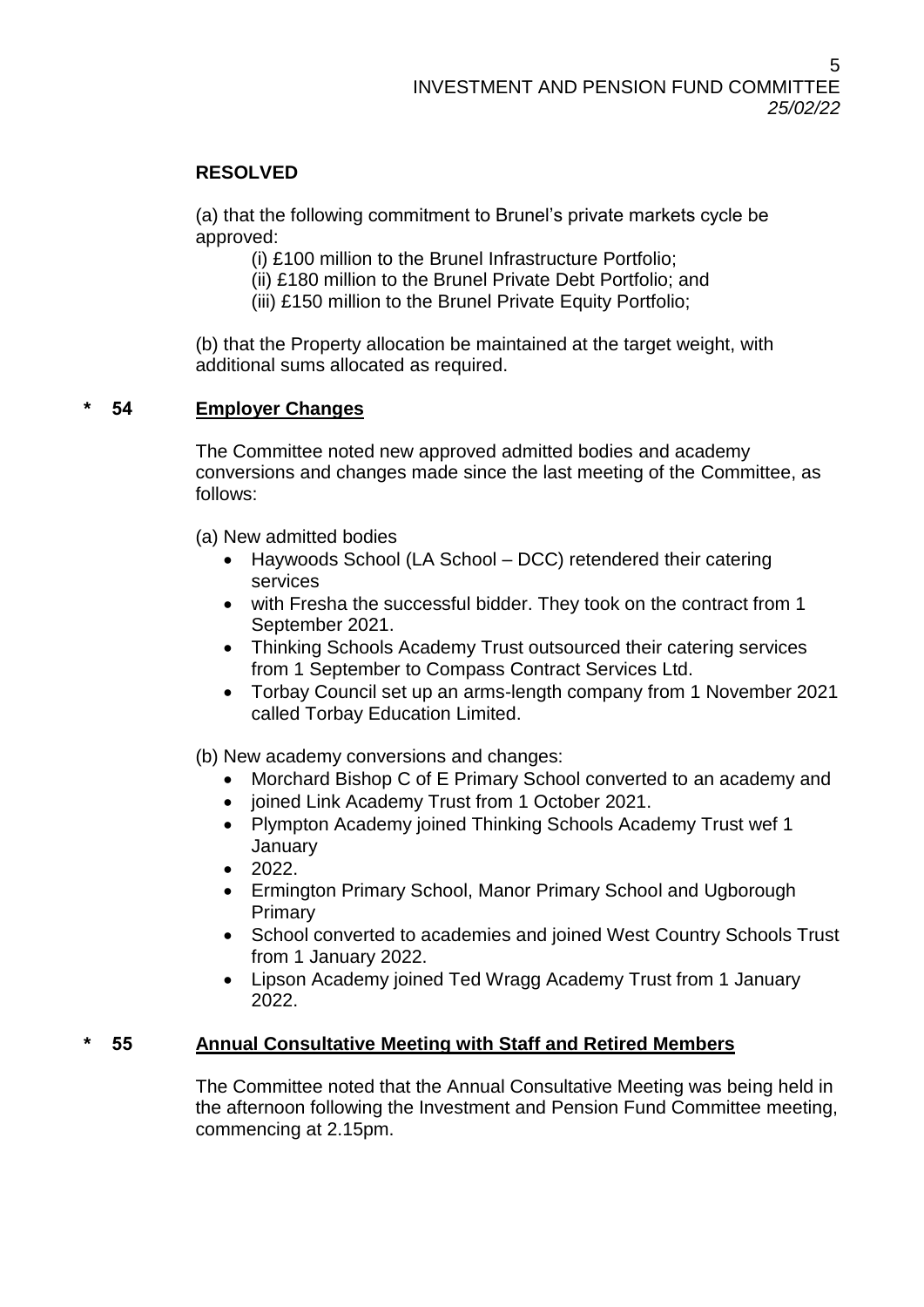6 INVESTMENT AND PENSION FUND COMMITTEE 25/02/22

### **\* 56 Dates of Future Meetings**

17 June 2022, 16 September 2022, 25 November 2022; and 24 February 2023 (all at 10.30 am) and annual consultation meeting (at 2.15 pm).

### **\* 57 Exclusion of the Press and Public**

**RESOLVED** that the press and public be excluded from the meeting for the following items of business under Section 100(A)(4) of the Local Government Act 1972 on the grounds it involves the likely disclosure of exempt information as defined in Paragraph 3 of Schedule 12A of the Act, information relating to the financial or business affairs of an individual other than the County Council and, in accordance with Section 36 of the Freedom of Information Act 2000, by virtue of the fact that the public interest in maintaining the exemption outweighs the public interest in disclosing the information.

#### **\* 58 Strategic Investment Review**

(An item taken under Section 100A (4) of the Local Government Act 1972 during which the press and public were excluded).

The Committee considered the Report of the Director of Finance (DF/22/26) on Mercer investment consultants' review of the Fund's investment strategy.

Mercer representatives attended and spoke to this item with the consent of the Committee giving a presentation on their recommendations.

The Report of Director of Finance set out the changes to the investment strategy proposed as a result of the review and discussion with the Committee's independent adviser, looking at each asset class in turn and outlining small areas of some divergence from the Mercer recommendations.

It was **MOVED** by Councillor R Bloxham, **SECONDED** M Hartnell and

**RESOLVED** that the proposals as set out in paragraph 5.3 of the Report be implemented with authority being delegated to the Director of Finance on the timing of implementation.

# **\* 59 Brunel Update: Business Plan and Reserved Matters Requests**

(An item taken under Section 100A (4) of the Local Government Act 1972 during which the press and public were excluded).

The Committee noted the Report of the Director of Finance on an update on the reserved matters requests (summarised in the Report) received from the Brunel Pension Partnership since the last meeting of the Committee and the updated Brunel Pension Partnership's Business Plan for 2022/23.

Reserved matters related to issues where Brunel needed the approval of